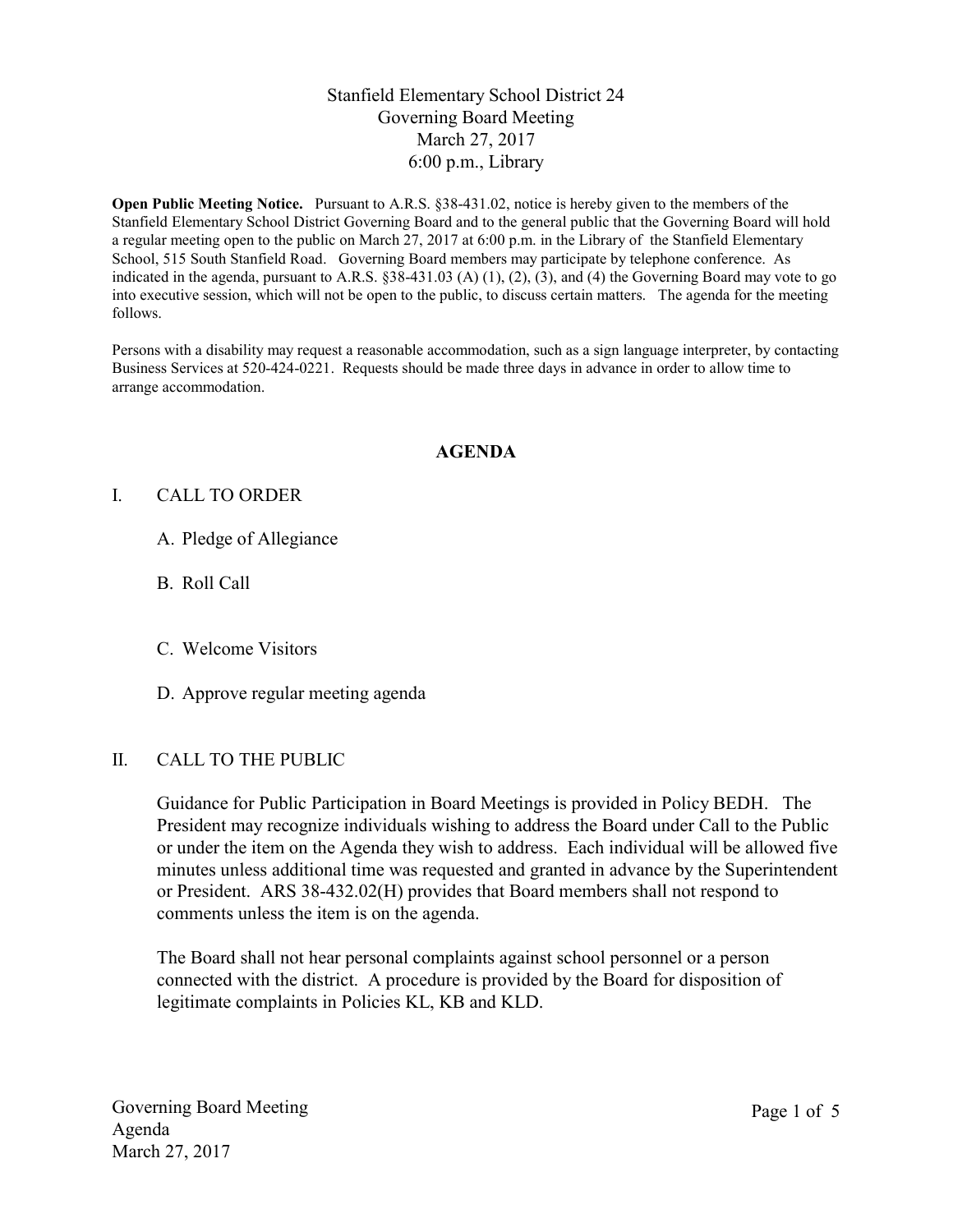# LLAMADA AL PÚBLICO

La póliza BEDH, provee una guía publica para participar en juntas de la Mesa Directiva. El presidente de la Mesa Directiva puede reconocer a los individuos que desean dirigirse a la mesa bajo llamada al público o bajo el artículo en la agenda que desean tratar. A cada individuo se le otorgaran cinco minutos de tiempo, a menos que el Presidente o Superintendente le hayan concedido tiempo adicional por adelantado. La Póliza ARS 38- 432.02 dice que ningún miembro de la mesa responderá a ningún tipo de comentarios de temas que no estén en la agenda.

La mesa no oirá quejas personales en contra de personal de la escuela o personas que tengan alguna conexión con el Distrito. Para este tipo de quejas la mesa provee otro tipo de procedimientos para la disposición de quejas legítimas las cuales se encuentran en las siguientes Pólizas KL, KB, y KLD.

## III. APPROVAL OF MINUTES

Approve the February 22, 2017 regular governing board meeting minutes.

## IV. AWARDS AND RECOGNITIONS

- A. Students of the Month
- B. Employees of the Month

#### V. PRESENTATIONS

A. Southwest Foodservice Excellence, LLC presentation of 2017-18 budget proposal

#### VI. REPORTS

- A. Superintendent's Report
	- 1. Auditor General's Report (Pages  $1 2$ )
	- 2. Expect More Arizona
	- 3. FY18 budget
	- 4. Arizona school-based sealant program
	- 5. Contract timeline for FY18
	- 6. E-Rate fiber build out and RFP process update
	- 7. Elections cycle November 2017

Governing Board Meeting Agenda March 27, 2017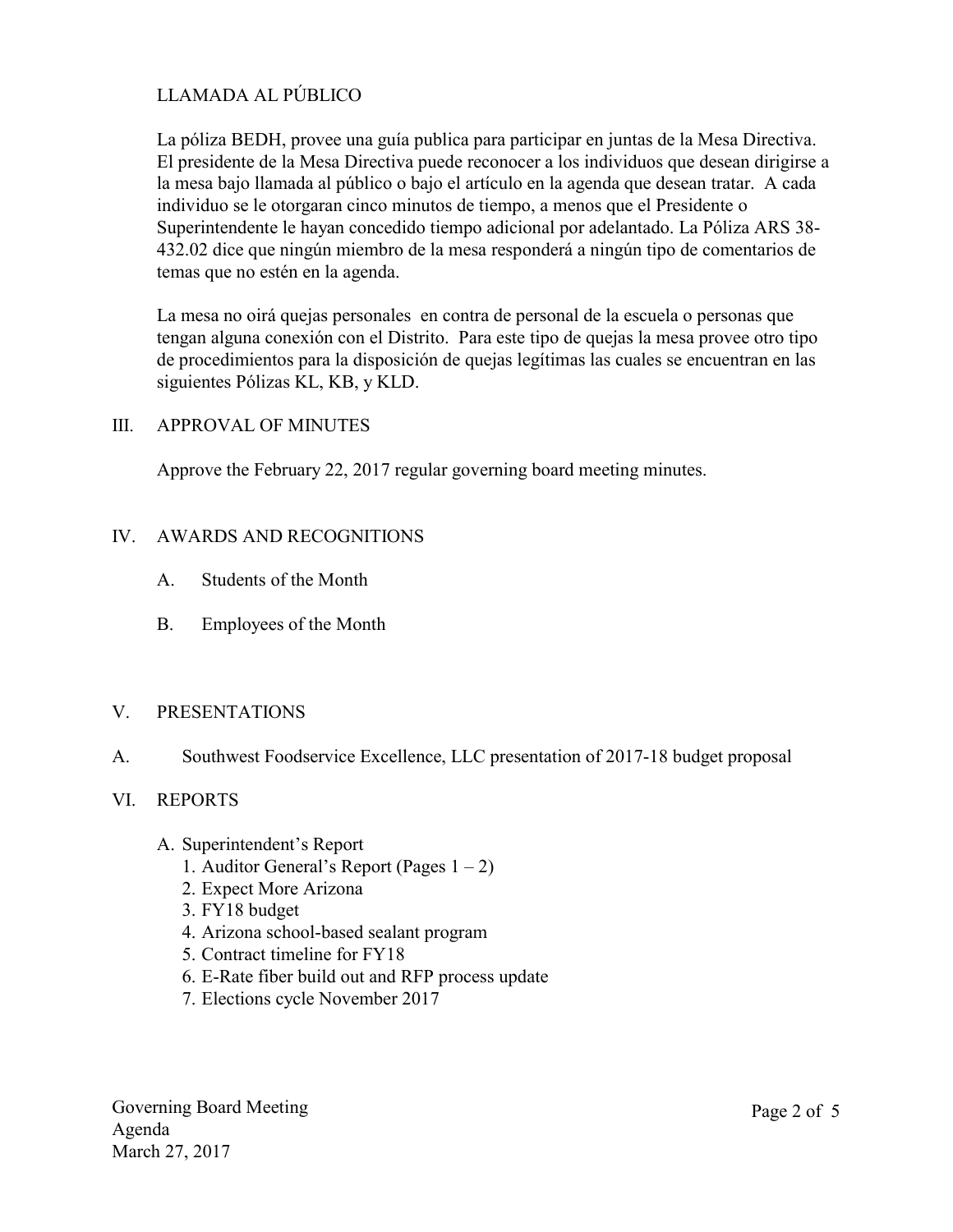- B. February Public Funds Expenditure Reports (Pages 3-6)
- C. February Student Activities Report (Page 7)
- D. Principal's Report (Page 8)
- E. Operations Support Services Reports (Pages 9-11)
	- 1. Transportation
	- 2. Maintenance
	- 3. Technology
- VII. NEW BUSINESS ACTION ITEMS PERSONNEL

All hiring is pending satisfactory completion of background investigation, records verification, and fingerprint report.

- A. Accept resignation of Bonnie Tait, Teacher, effective May 26, 2017 (Page 12)
- B. Accept resignation of Virginia McHaney, Instructional Aide, effective May 26, 2017 (Page 13)
- C. Accept resignation of Vicki Morris, Business Services I, effective April 12, 2017 (Page 14)
- D. Approve eligibility for extra duty assignment and compensation as needed through June and July, 2017 to complete Informational Technology support and set up tasks assigned by the IT Coordinator and Superintendent: Elizabeth Valdez
- E. Approve 2017-18 compensation schedules (Pages  $15 19$ )
	- 1. Certified Base Compensation Schedule
	- 2. Certified Supplemental Compensation Schedule
	- 3. Certified Substitute Teacher Compensation Schedule
	- 4. Certified Teacher on Assignment/Learning Coach Compensation Schedule
	- 5. Extra-Duty Compensation Schedule
- F. Approve the 2017-18 contract forms (Pages 20 36):
	- 1. Teacher Contract
	- 2. Proposition 301 Plan Summary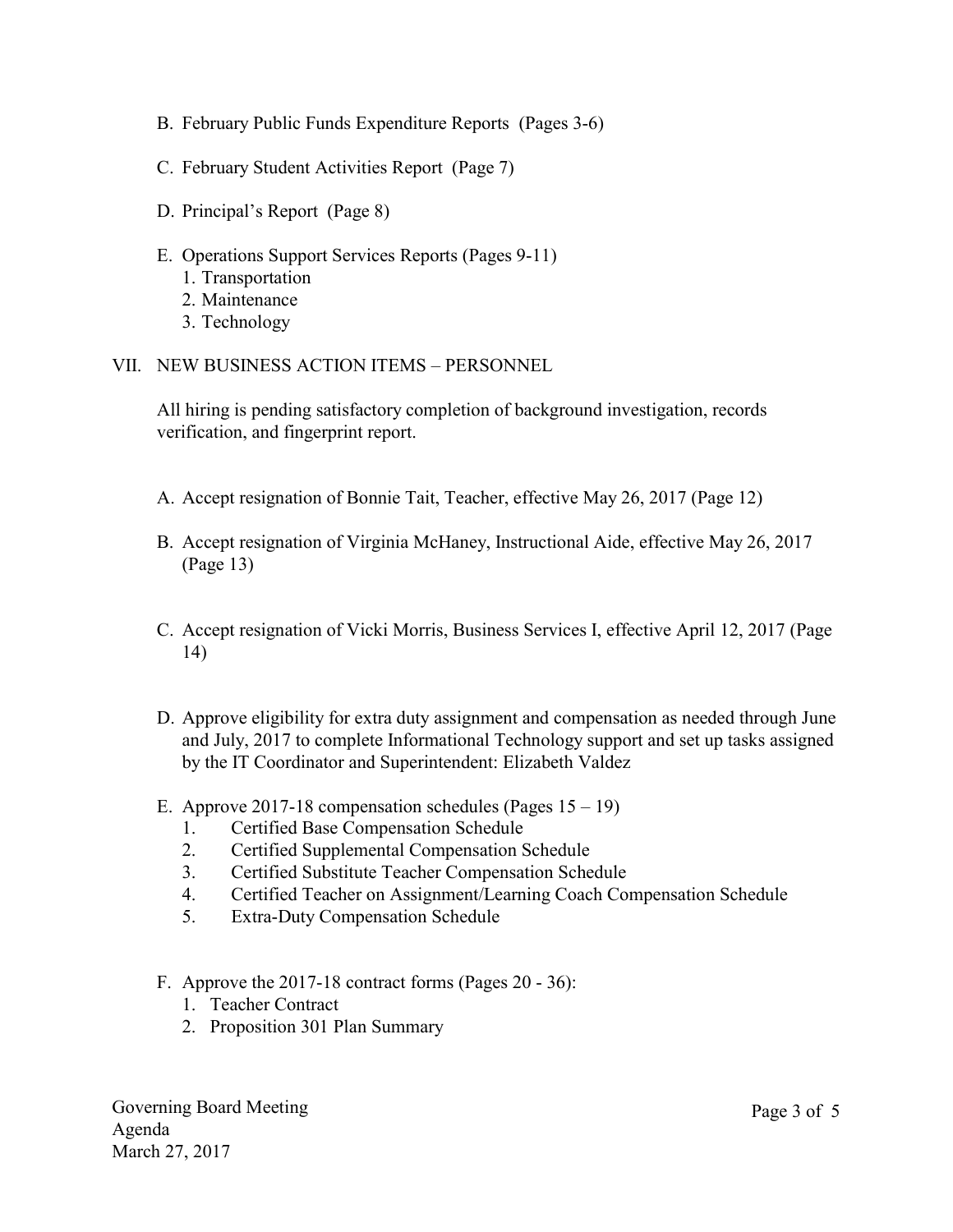- 3. Proposition 301 Teacher Contract Addendum
- 4. Substitute Teacher Appointment
- 5. Part-time Variable Schedule Teacher Appointment
- 6. Extra-Duty Contract
- 7. Annual Notice of General Salary Reduction
- G. Approve 2017-18 Classified Compensation Schedules (Pages 37 41):
	- 1. Food Service
	- 2. Maintenance/Custodian
	- 3. Aide and Highly Qualified Paraprofessional
	- 4. Administrative Support
	- 5. Transportation
- H. Approve the 2017-18 contract forms (Pages 42 51):
	- 1. Notice of "At-Will" Appointment Initial
	- 2. Notice of "At-Will" Appointment Returning
	- 5. Classified "At-Will" Appointment Exempt

## VIII. NEW BUSINESS ACTION ITEMS – BUSINESS

- A. Ratify approval of payroll vouchers
	- 1. PV23 \$150,670.03
	- 2. PV24 \$149,035.31
- B. Ratify approval of expense vouchers
	- 1. EV1736 \$106.95
	- 2. EV1737 \$15,597.03
	- 3. EV1738 \$57,993.80
	- 4. EV1739 \$22,214.78
	- 5. EV1740 \$291.21
- C. Approve disposal of damaged/obsolete technology materials, computers, visual and equipment to established vendors for recycling (Pages  $52 - 57$ )
- D. Accept with gratitude the donation by Tee Pee Sand and Gravel of 8 tons of Diamond Mix for the SES baseball field valued at \$528